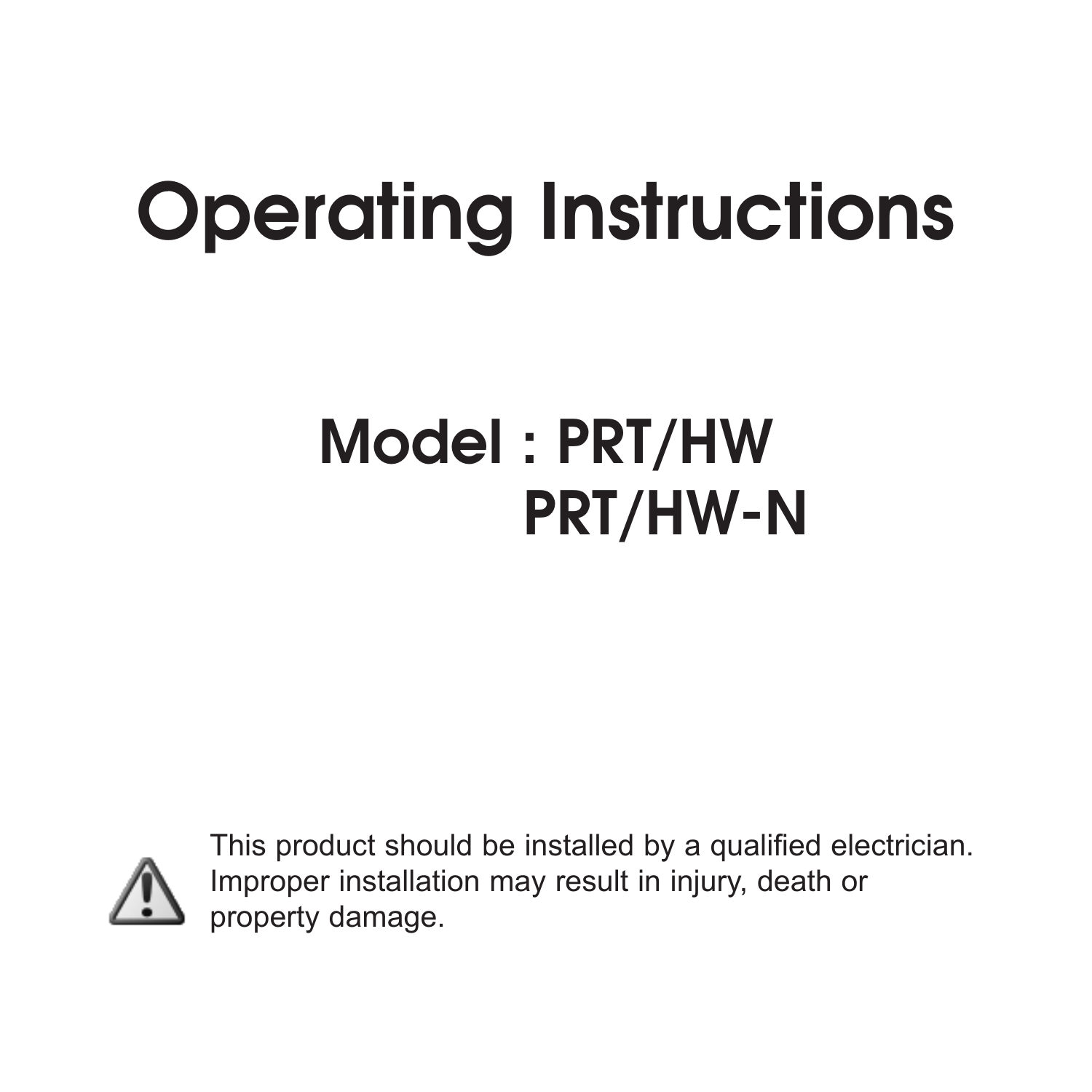Inside Front Cover this page will be blank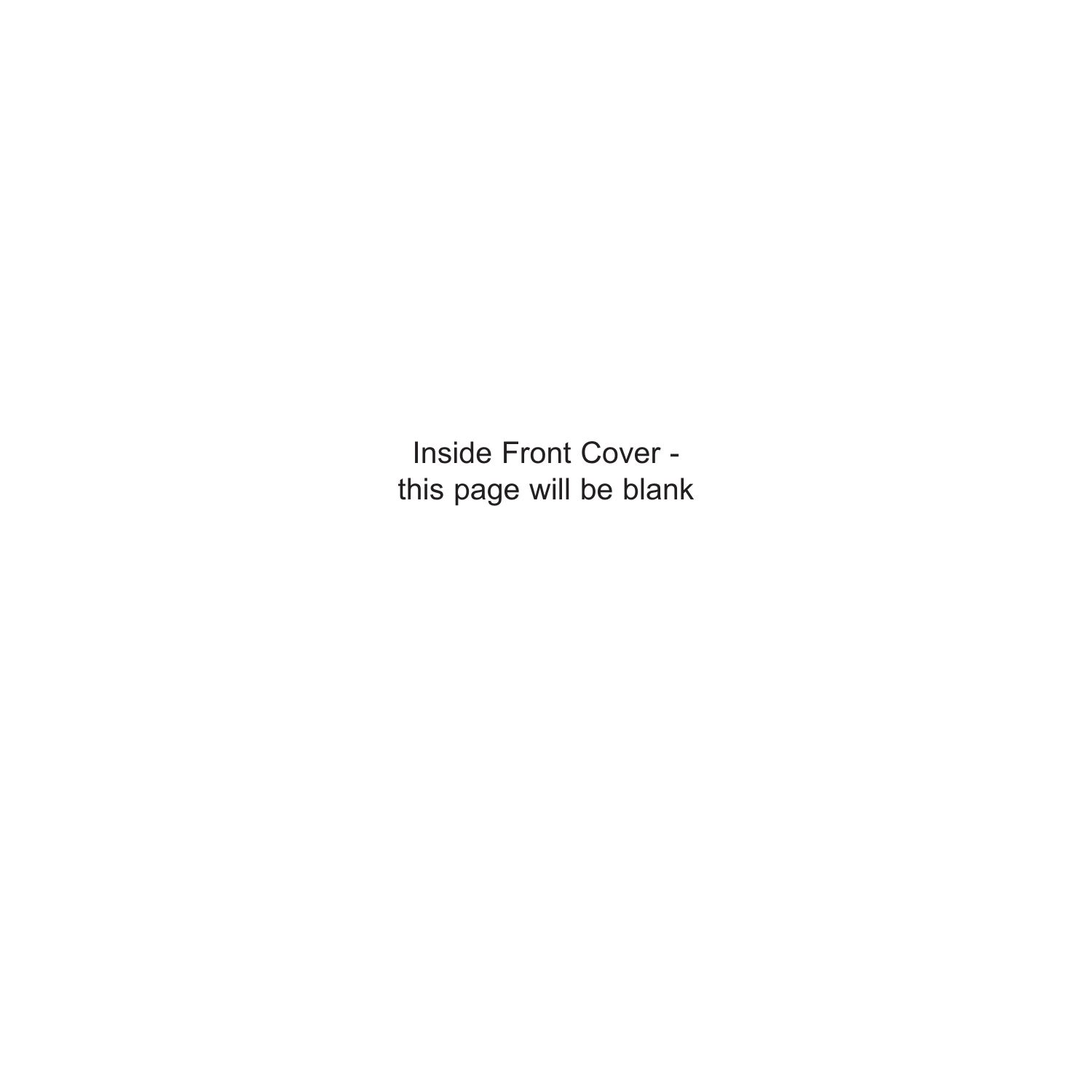# **Contents Table**

| Contents                          | 1         |
|-----------------------------------|-----------|
| What is a room thermostat         | $2 - 3$   |
| What is a programmable thermostat | $4-6$     |
| Installation                      | $7 - 8$   |
| Initial Setup Procedure           | $9 - 12$  |
| <b>Symbols Explained</b>          | 13        |
| <b>Button Layout</b>              | 14        |
| <b>Temperature Display</b>        | 15        |
| Setting the Clock                 | 15        |
| Temperature and HW Override       | 16        |
| Frost Mode                        | 16        |
| Setting the Comfort Levels        | $17 - 18$ |
| <b>Setting Hot Water Levels</b>   | 19        |
| Keylock                           | 20        |
| Wiring                            |           |
| <b>PRT/HW Wiring Diagrams</b>     | $21 - 22$ |
| PRT/HW-N Wiring Diagrams          | $23 - 24$ |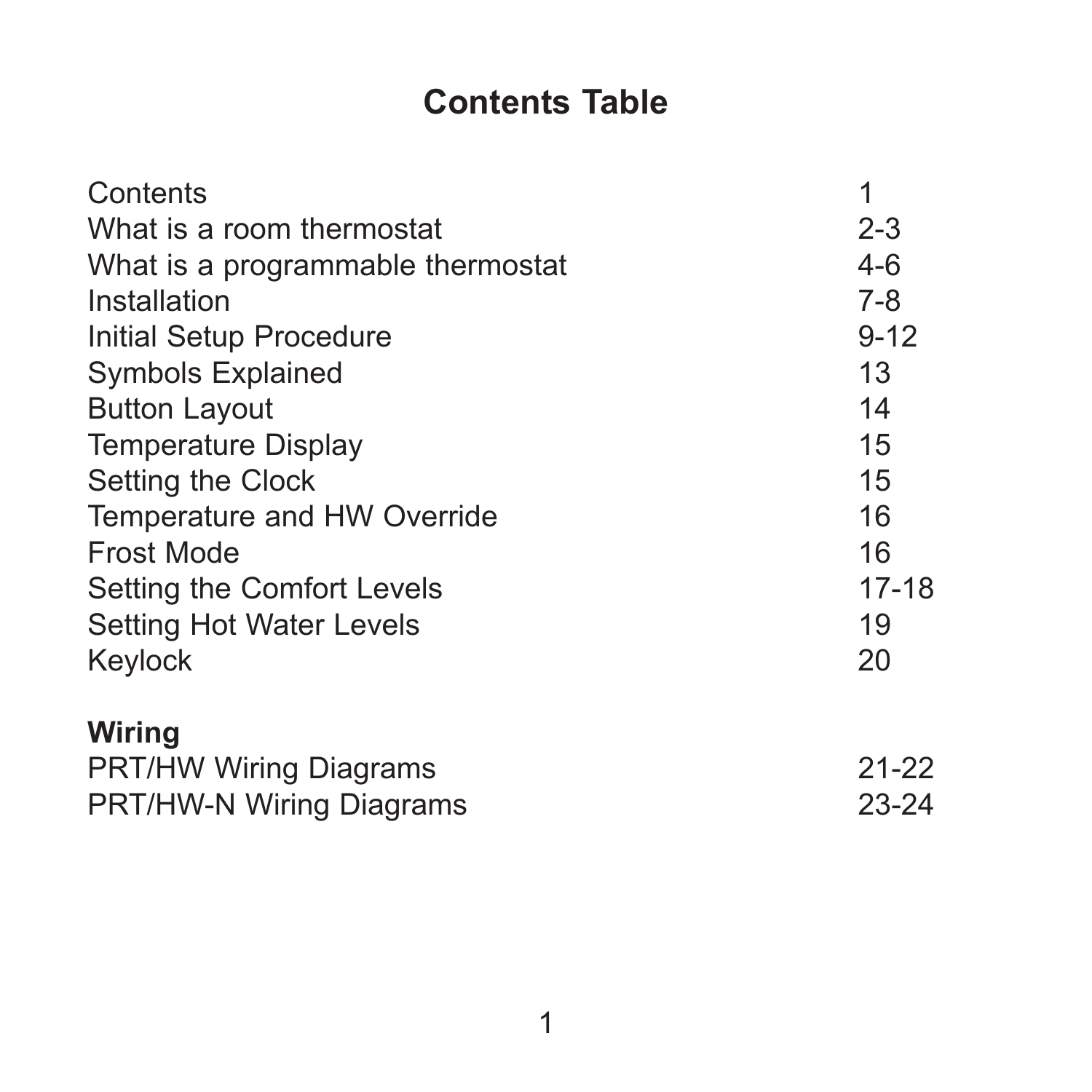#### **What is a room thermostat ?**

A room thermostat simply switches the heating system on and off as necessary. It works by sensing the air temperature, switching on the heating when the air temperature falls below the thermostat setting, and switching it off once this set temperature has been reached.

Turning a room thermostat to a higher setting will not make the room heat up any faster. How quickly the room heats up depends on the design of the heating system, for example, the size of the boiler and radiators.

Neither does the setting effect how quickly the rooms cools down. Turning a room thermostat to a lower setting will result in the room being controlled at a lower temperature, and saves energy.

The heating system will not work if a time switch or programmer has switched it off

The way to set and use your room thermostat is to find the lowest temperature setting that you are comfortable with and then leave it alone to do its job. The best way to do this is to set the room thermostat to a low temperature - say 18ºC - and turn it up by 1ºC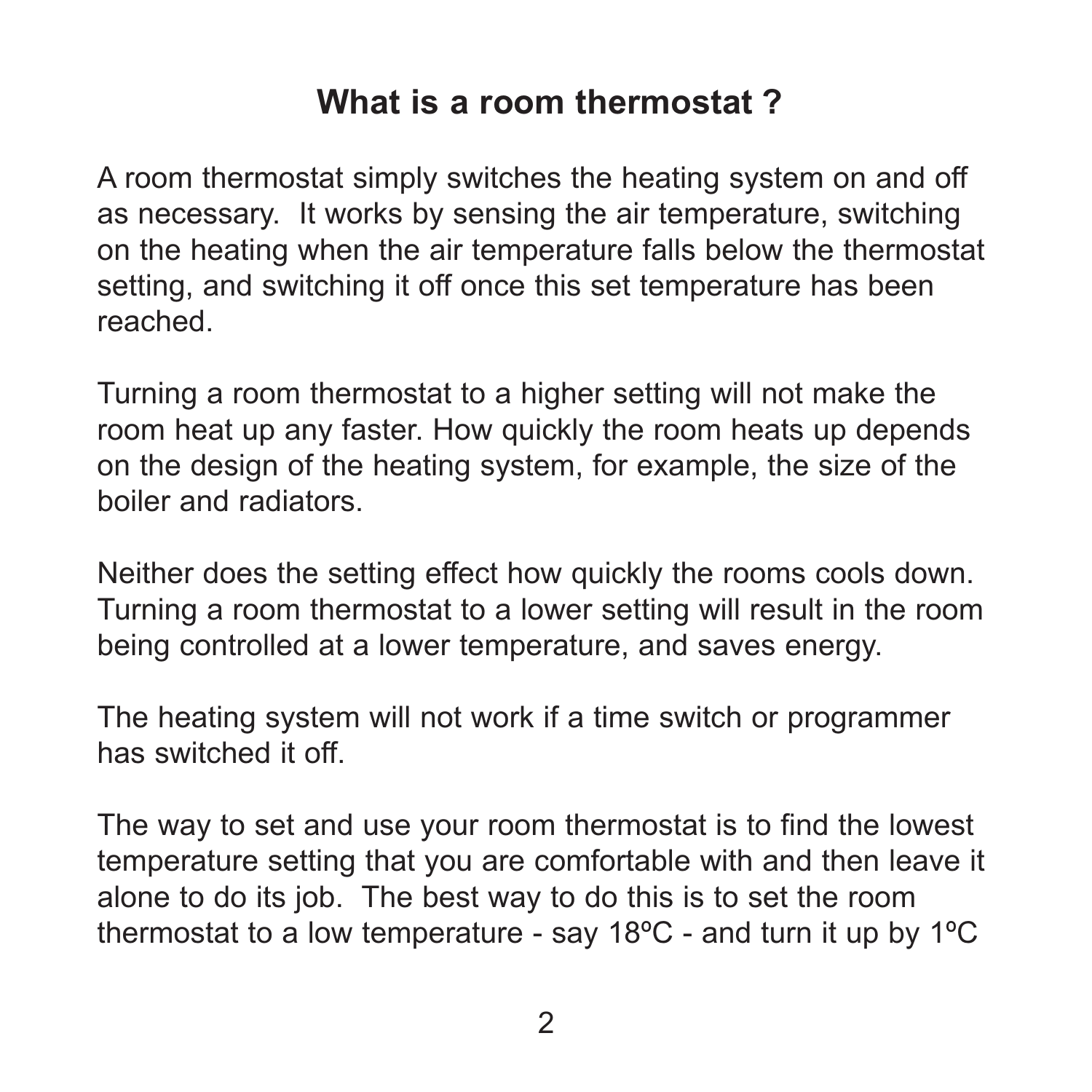each day until you are comfortable with the temperature. You won't have to adjust the thermostat further. Any adjustment above this setting will waste energy and cost you more money.

If your heating system is a boiler with radiators, there will usually be only one room thermostat to control the whole house. But you can have different temperatures in individual rooms by installing thermostatic radiator valves (TRV's) on individual radiators. If you don't have TRVs you should choose a temperature that is reasonable for the whole house. If you do have TRVs you can choose a slightly higher setting to make sure that even the coldest room is comfortable, then prevent any overheating in other rooms by adjusting the TRVs.

Room thermostats need a free flow of air to sense the temperature, so they must not be covered by curtains or blocked by furniture. Nearby electric fires, televisions, wall or table lamps may prevent the thermostat from working properly.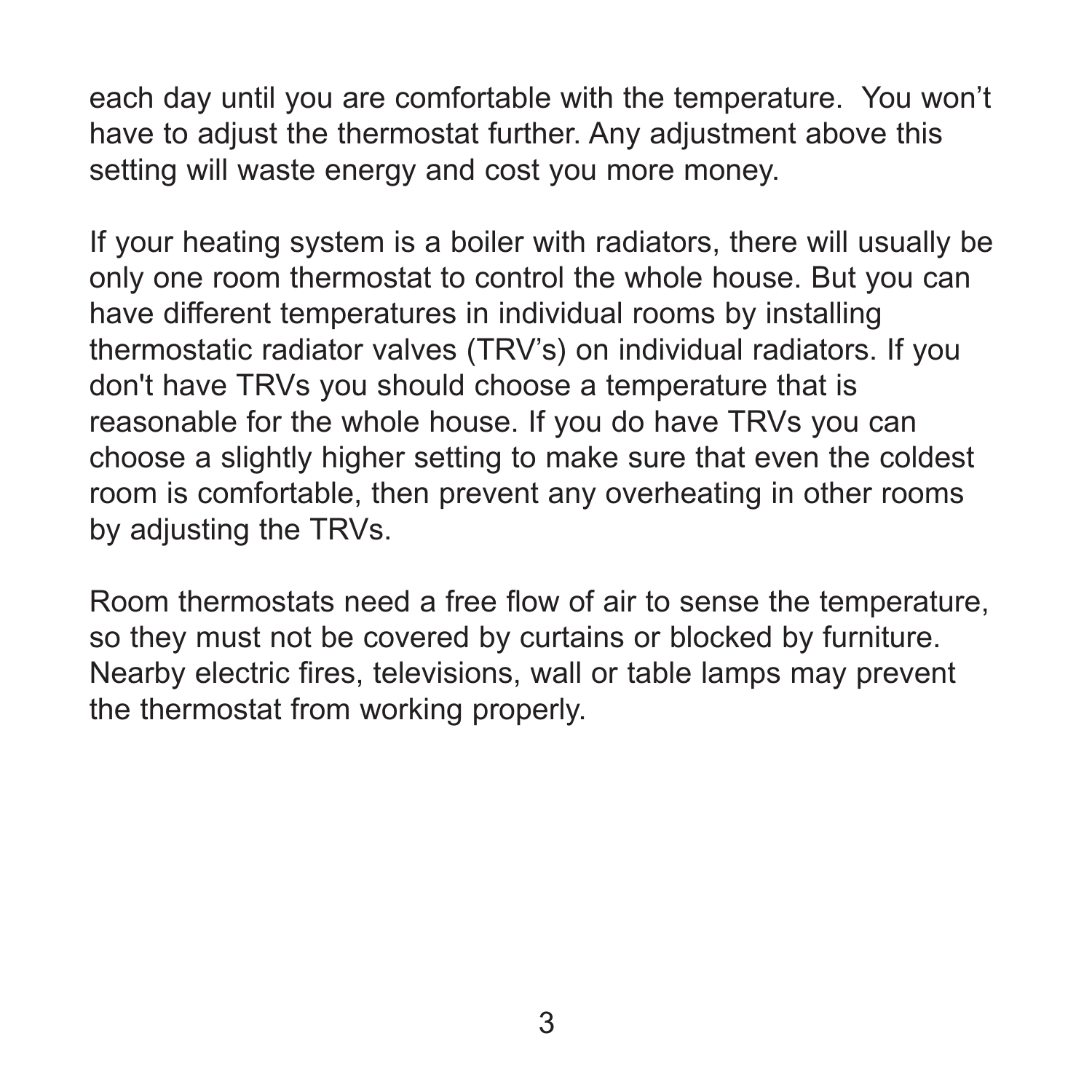# **What is a programmable room thermostat ?**

A programmable room thermostat is both a programmer and a room thermostat. A programmer allows you to set On and "Off time periods to suit your own lifestyle. A room thermostat works by sensing the air temperature, switching on the heating when the air temperature falls below the thermostat setting, and switching it off once this set temperature has been reached.

So, a programmable room thermostat lets you choose what times you want the heating to be on, and what temperature it should reach while it is on. It will allow you to select different temperatures in your home at different times of the day (and days of the week) to meet your particular needs.

Turning a programmable room thermostat to a higher setting will not make the room heat up any faster. How quickly the room heats up depends on the design of the heating system, for example, the size of the boiler and radiators.

Neither does the setting effect how quickly the room cools down. Turning a programmable room thermostat to a lower setting will result in the room being controlled at a lower temperature, and saves energy.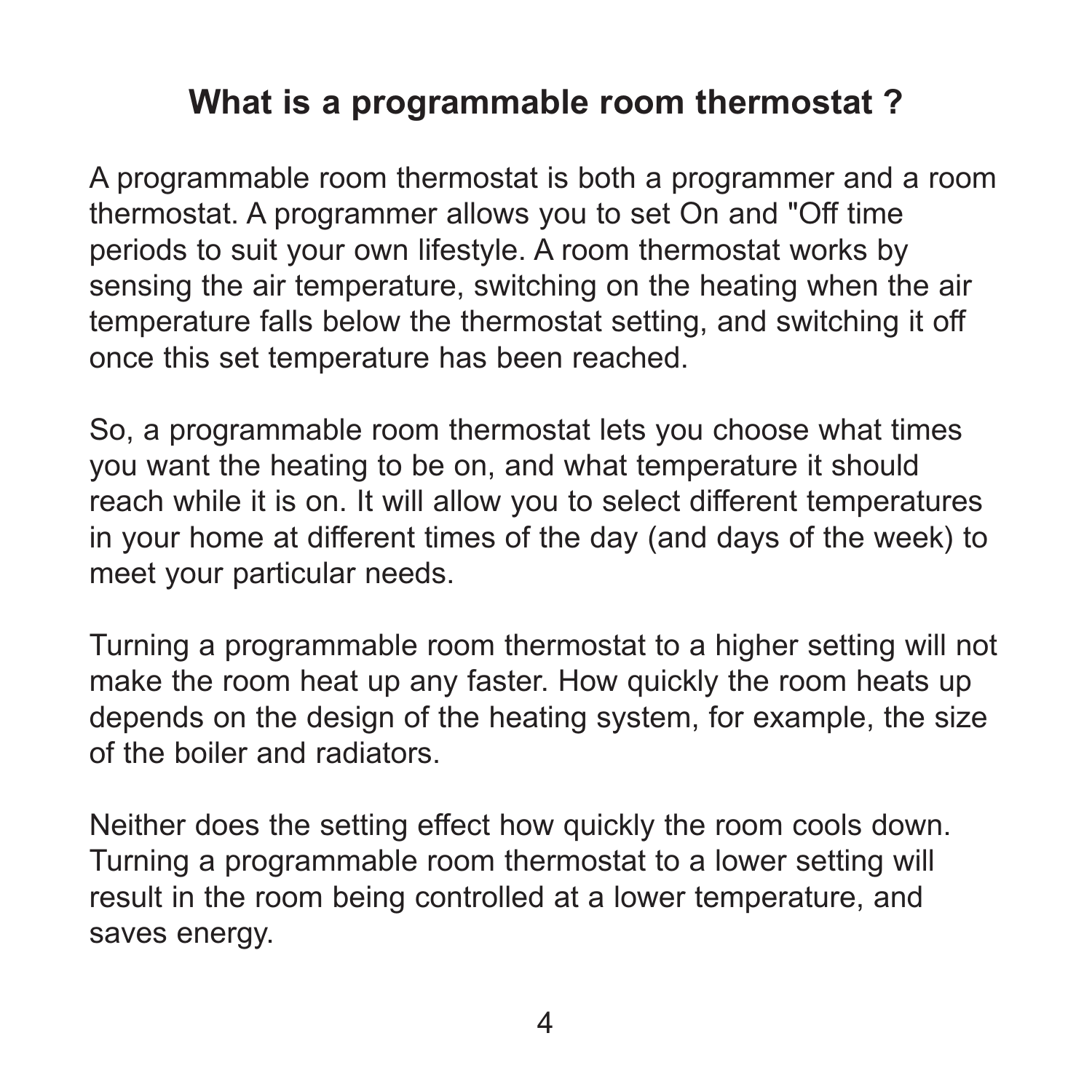The way to set and use your programmable room thermostat is to find the lowest temperature settings that you are comfortable with and the different times you have chosen and then leave it alone to do its job.

The best way to do this is to set low temperatures first, say 18ºC, and then turn them up by one degree each day until you are comfortable with the temperatures. You wont have to adjust the thermostat further. Any adjustment above these setting will waste energy and cost you more money.

If your heating system is a boiler with radiators, there will usually be only one programmable room thermostat to control the whole house. But you can have different temperatures in individual rooms by installing thermostatic radiator valves (TRVs) on individual radiators. If you don't have TRVs, you should choose a temperature that is reasonable for the whole house. If you do have TRVs, you can choose a slightly higher setting to make sure that even the coldest room is comfortable, then prevent any overheating in other rooms by adjusting the TRVs.

The time on the programmer must be correct. Some types have to be adjusted in spring and Autumn at the change between Greenwich Mean Time and British Summer Time.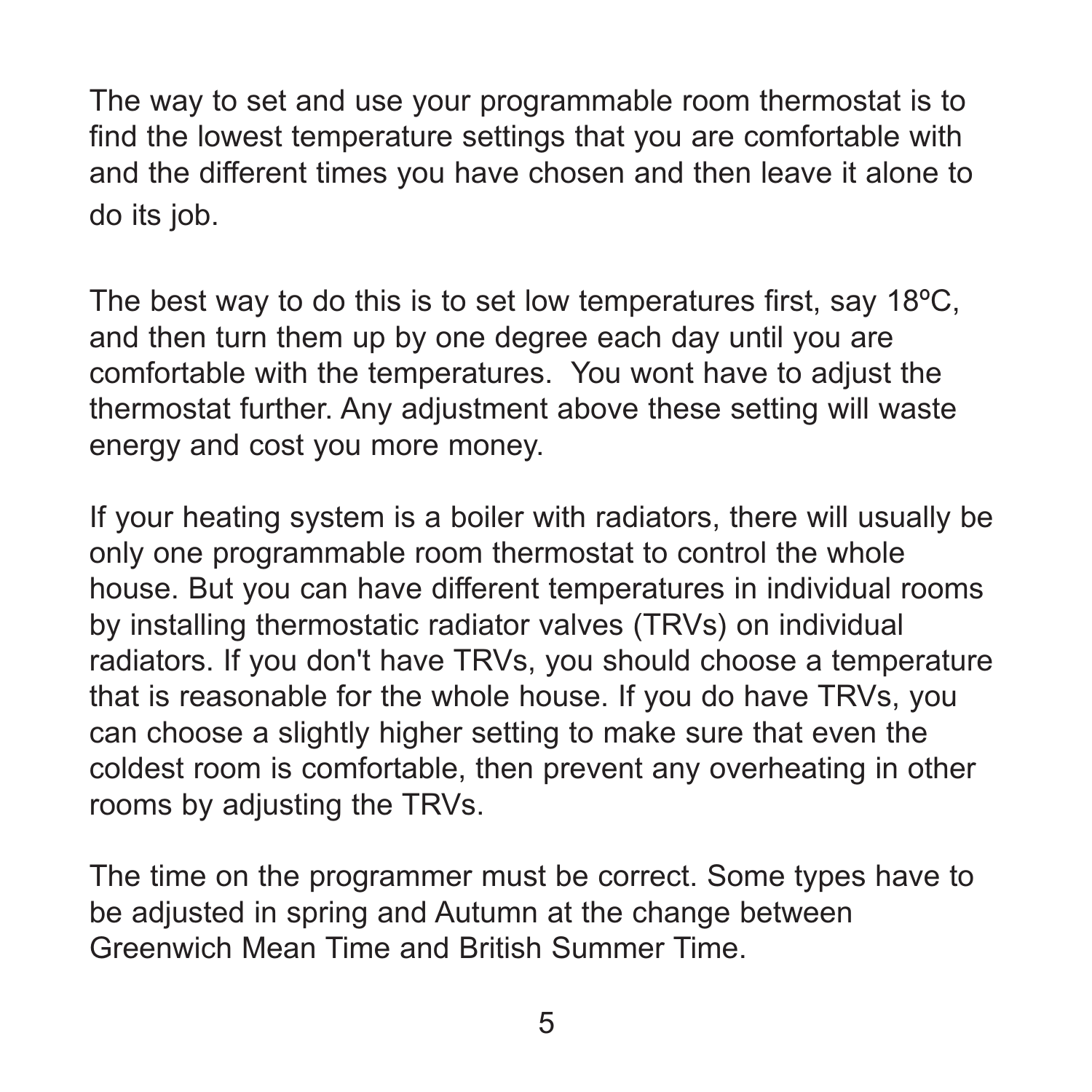You may be able to temporarily adjust the heating programme, for example "Override", "Advance" or "Boost" These are explained in the manufacturers instructions.

Programmable room thermostats need a free flow of air to sense the temperature, so they must not be covered by curtains or blocked by furniture. Nearby electric fires, televisions, wall or table lamps may prevent the thermostat from working properly.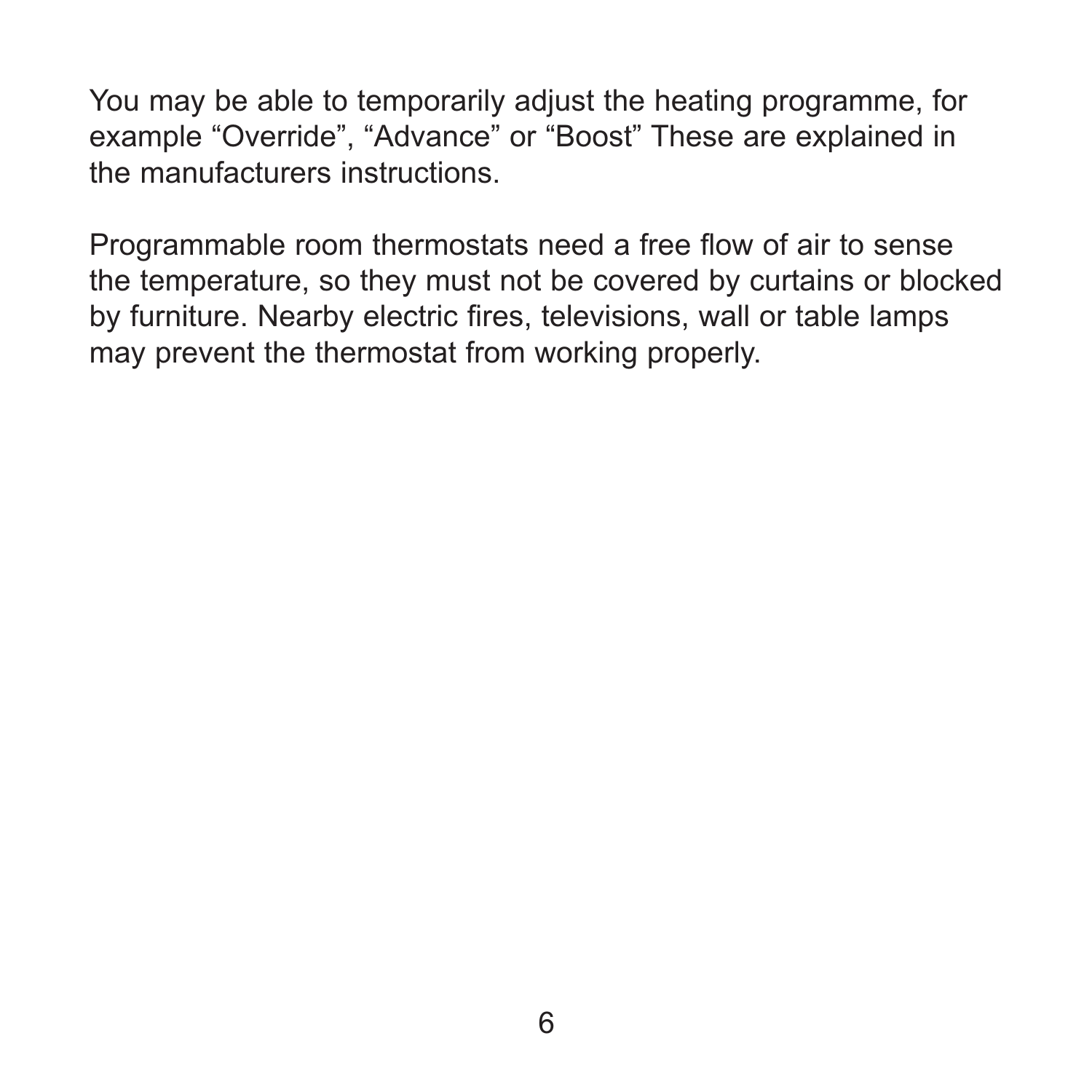#### **Installation Procedure**

#### **DO`s**

1.Do mount the thermostat at eye level.

2.Do read the instructions fully so that you get the best from our product.

#### **DON'T`s**

1.Do not install near a direct heat source as this will effect the workings of the thermostat.

2.Do not push hard on the LCD otherwise you will damage the liquid crystal display and this is not repairable.

#### **Installation**

The thermostat is designed to be flush mount, a back box of 35mm should have been sunk in the wall prior to installation.

#### Step 1

Carefully separate the front half of the thermostat from the back plate by placing a small flat head terminal driver in to the slots on the bottom face of the thermostat.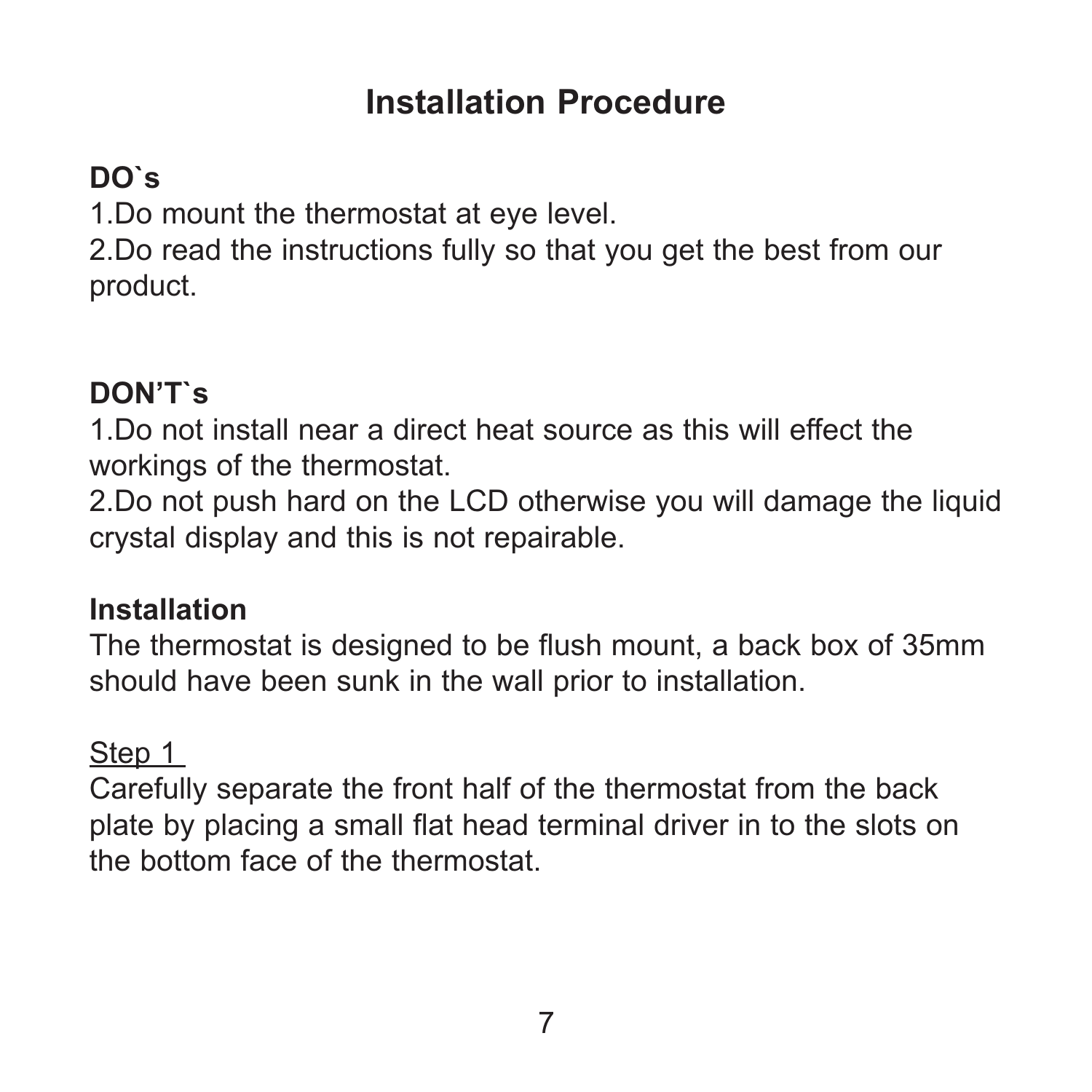Step 2

Carefully unplug the ribbon connector which is plugged in to the front half of the thermostat.

Place the thermostat front half somewhere safe.

Terminate the thermostat as shown in the diagrams at the back of this booklet.

Screw the thermostat back plate on to the back box

Step 3

Re-connect the thermostat ribbon cable and clip the two halves together.

Step 4

Turn on the power to the thermostat and allow the thermostat to stabilise for 1 hour before calibrating.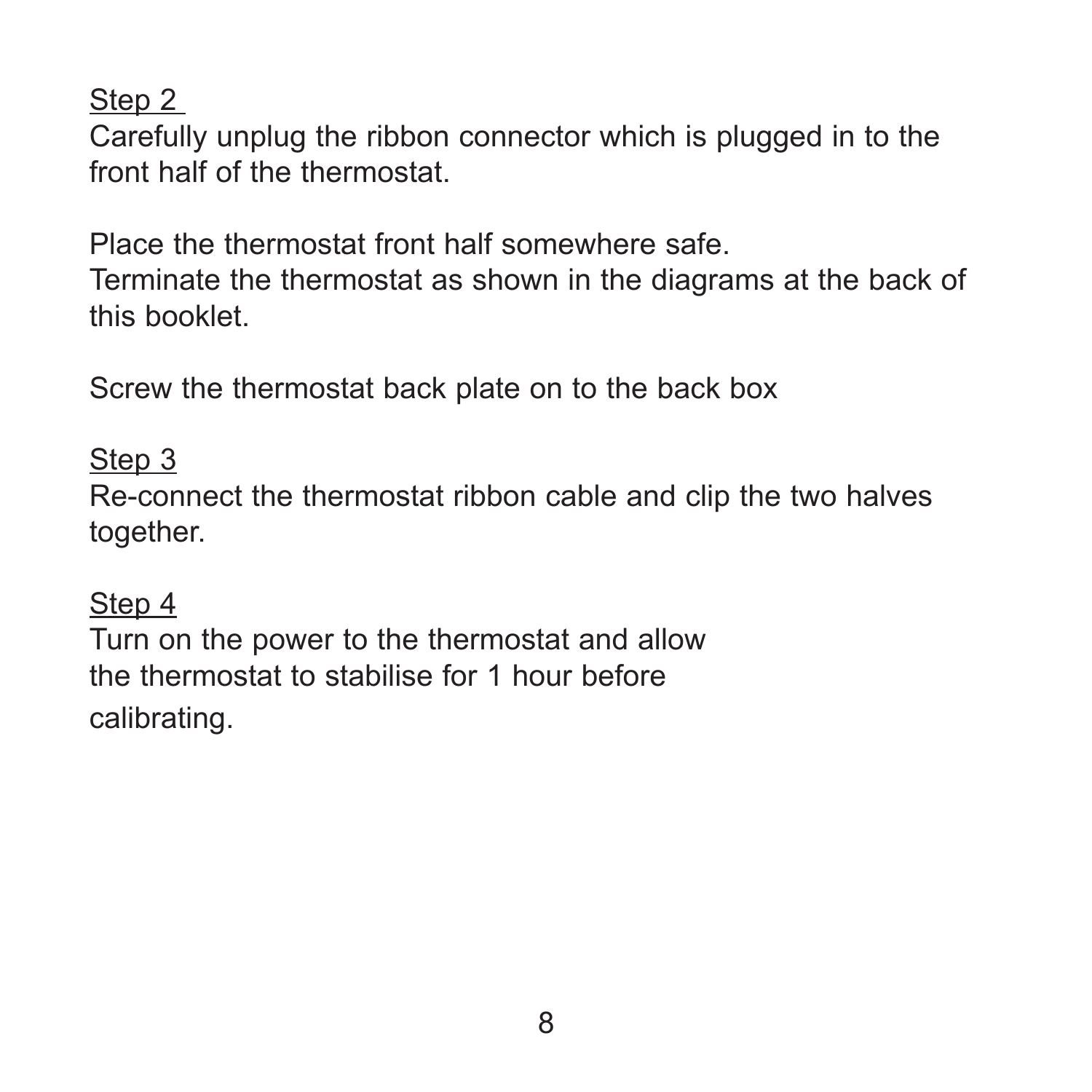#### **How To Setup Your Thermostat**

.

This thermostat has many options available to you. Once you have set these settings you can leave them. They will be stored in the thermostat memory and do not need to be adjusted later.

You need to use the table opposite as a reference guide when initially setting up the thermostat.

We strongly suggest you read the next few pages so that you fully understand the features available and the intended use.

You should also understand that by enabling one feature, another feature maybe made unavailable. This is because the feature is not available in that mode.

#### **Please read the features now, and then follow the setup routine on the following pages.**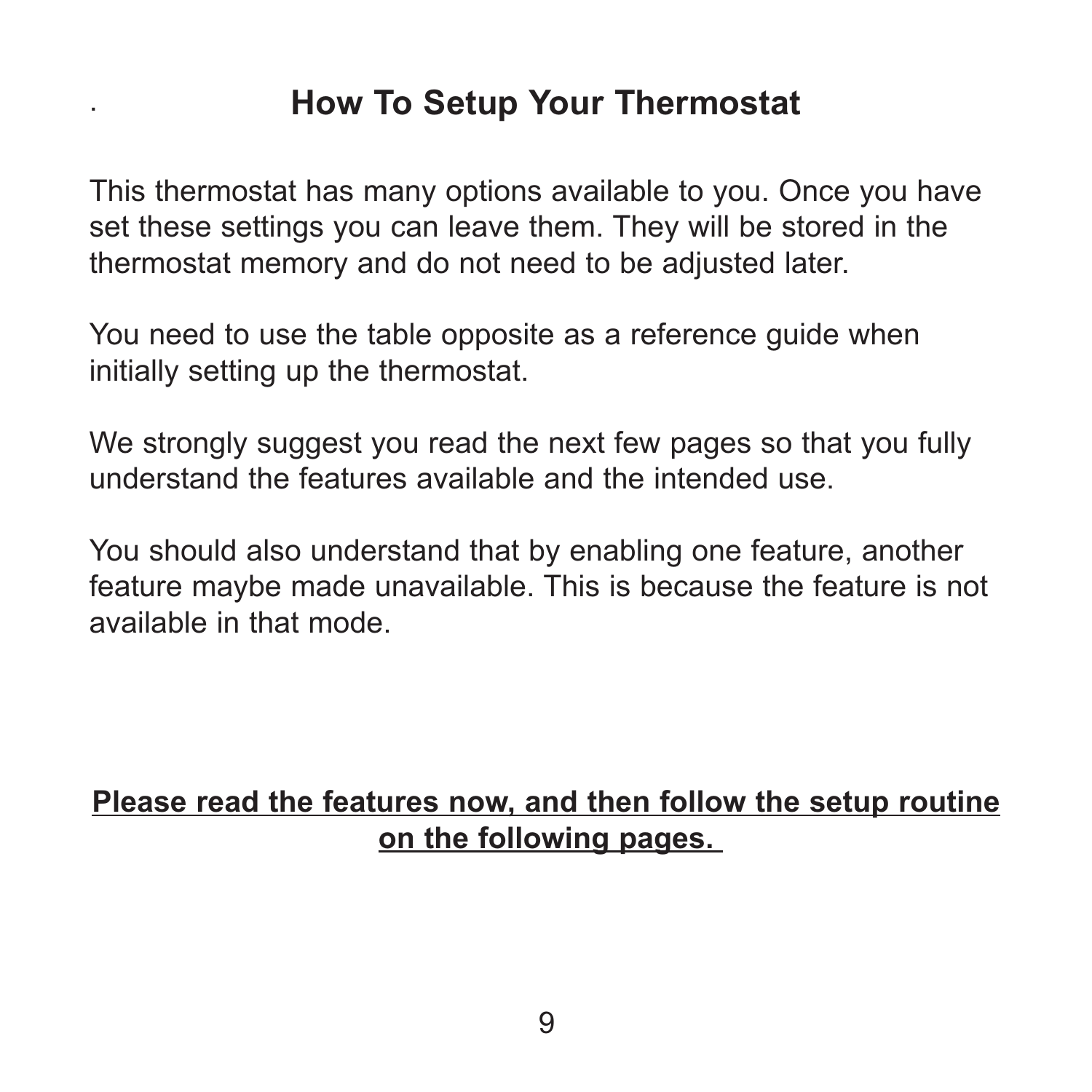# **Feature Table**

| Feature | Description                   | Setting                                              |
|---------|-------------------------------|------------------------------------------------------|
| 01      | <b>Temperature Format</b>     | 00=°C 01=°F (°C Default)                             |
| 02      | <b>Switching Differential</b> | 01=1°C/F, 02=2°C/F 03=3°C/F<br>$(01=default)$        |
| 03      | Temperature Calibrate         | Enter value                                          |
| 04      | Frost Mode                    | 00=Disabled 01=Enabled<br>$(01 = Default)$           |
| 05      | <b>Frost Protection Temp</b>  | 07-17°C (12°C Default)                               |
| 06      | <b>Output Delay</b>           | Enter value<br>$00 - 30$ minutes (00 = default)      |
| 07      | Comms (DT-N PRT-N)            | Enter unique value                                   |
| 08      | Optimum Start<br>PRT only     | $00 = Disabled$ (Default)<br>01 01hr 02-02hr 03=03hr |
| 09      | Rate of Change                | For information only                                 |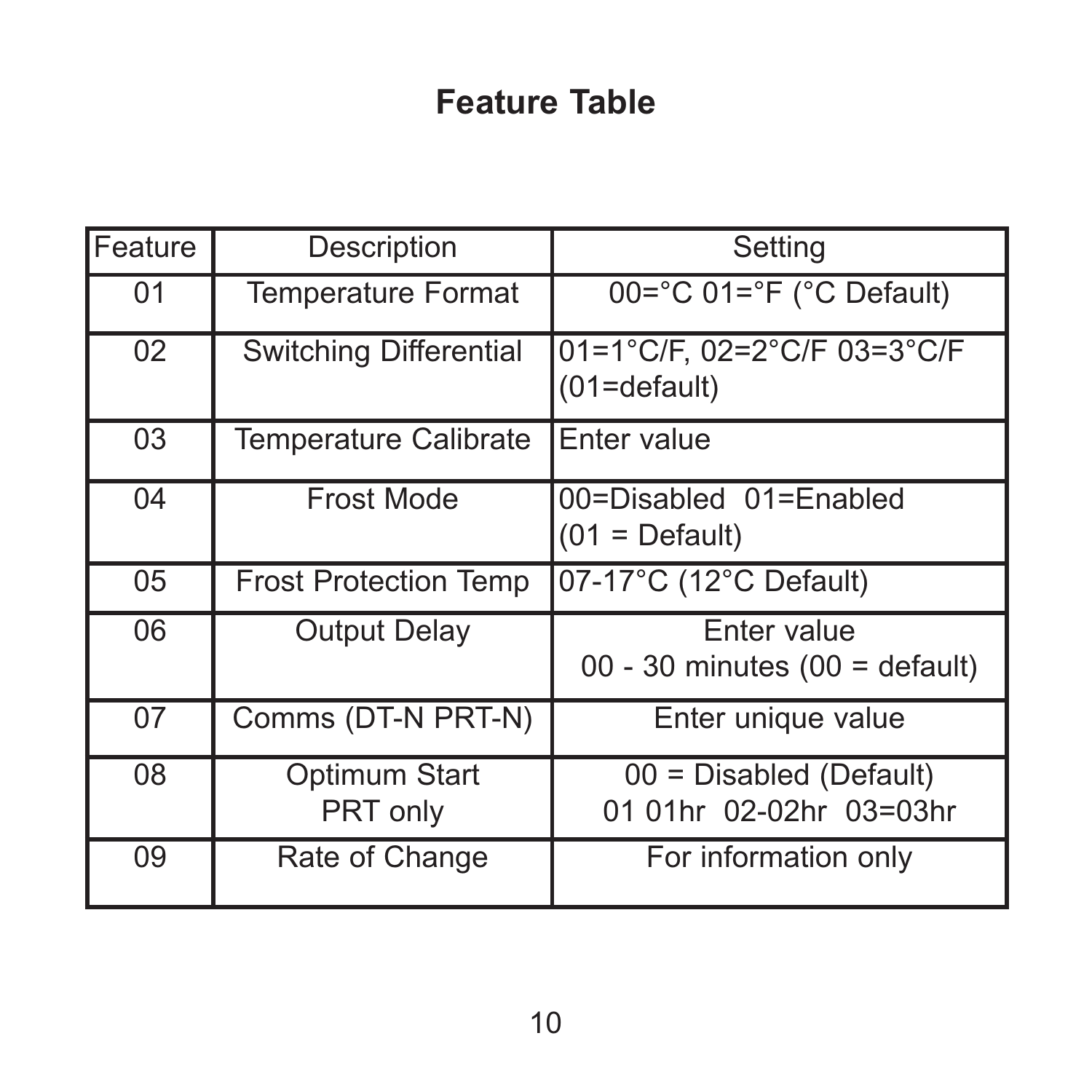#### **Understanding the Features**

**The installer should read the following features and then setup the thermostat according to the features required.** 

**Temperature Format:** Select between°C or °F

**Switching Differential:** This is the number of degrees the heating switches back on below the set temperature.

**Temperature Calibrate:** The thermostat is calibrated from the factory, but you can use this function to calibrate if required.

**Frost Mode:** You can set whether the thermostat will maintain the frost temperature even when the thermostat has been turned off with the power button. As a default, this is enabled.

**Frost Protection Temperature:** This is used to set the required frost temperature. The range is 07 - 17°C

**Output Delay:** To prevent rapid switching, an output delay can be entered. This can be from 00 - 30 minutes.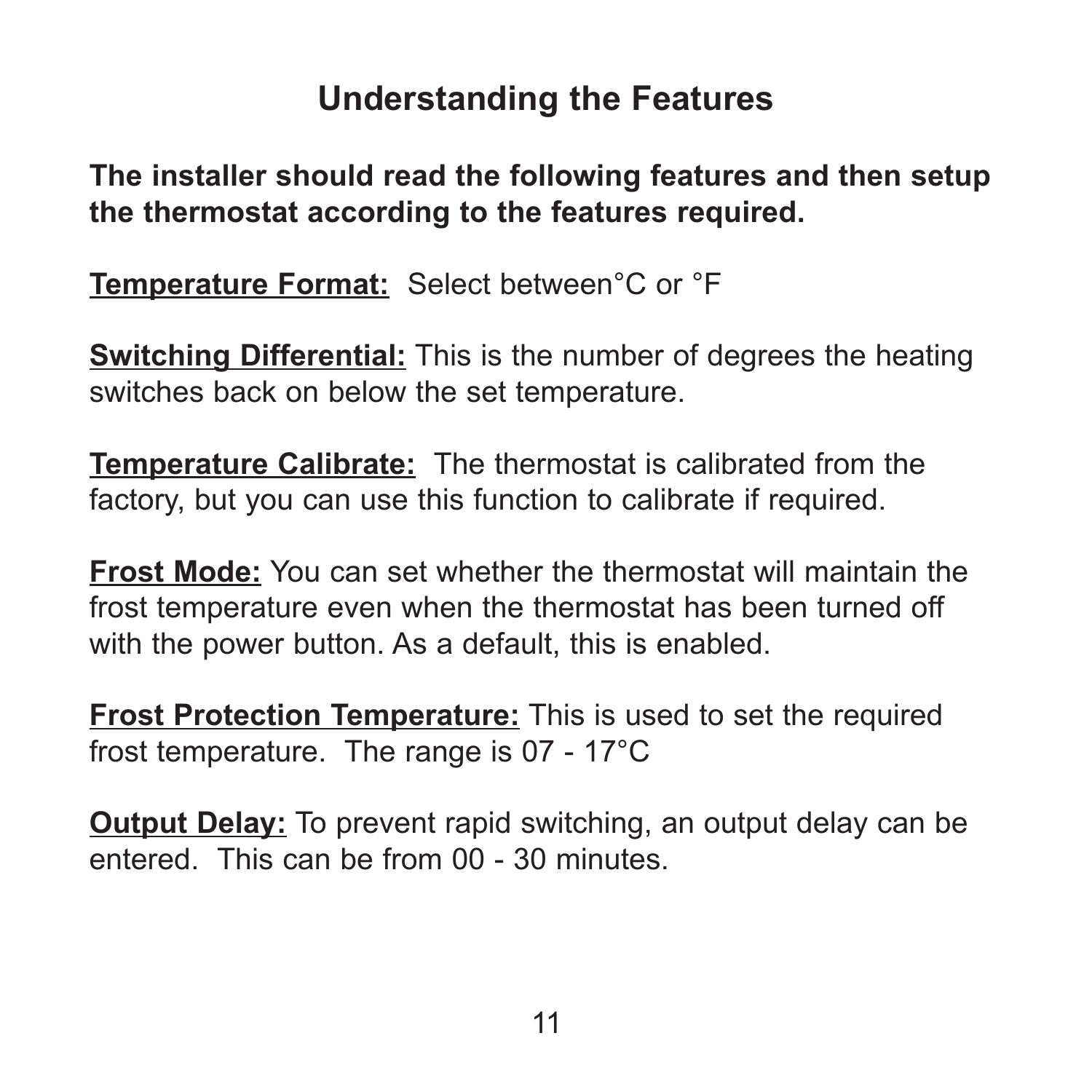## **Understanding the Features (Cont)**

#### **Optimum Start:**

Optimum start will delay the start up of the heating system to the latest possible moment, to avoid unnecessary heating, so that the dwelling is comfortably warm by the programmed time.

#### **Rate of Change:**

This setting is calculated by the thermostat.

# **Setting up the Features:**

With the PRT/HW turned off, press  $\bigoplus$  for 3 seconds On the LCD you will see 01(small) to the top right, and 00 (large) in the centre.

Small setting = Feature # Large setting = Setting

- Use the Up/Down arrow key to change the setting.
- $\cdot$  Press  $\bigcirc$  to accept and proceed to the next feature.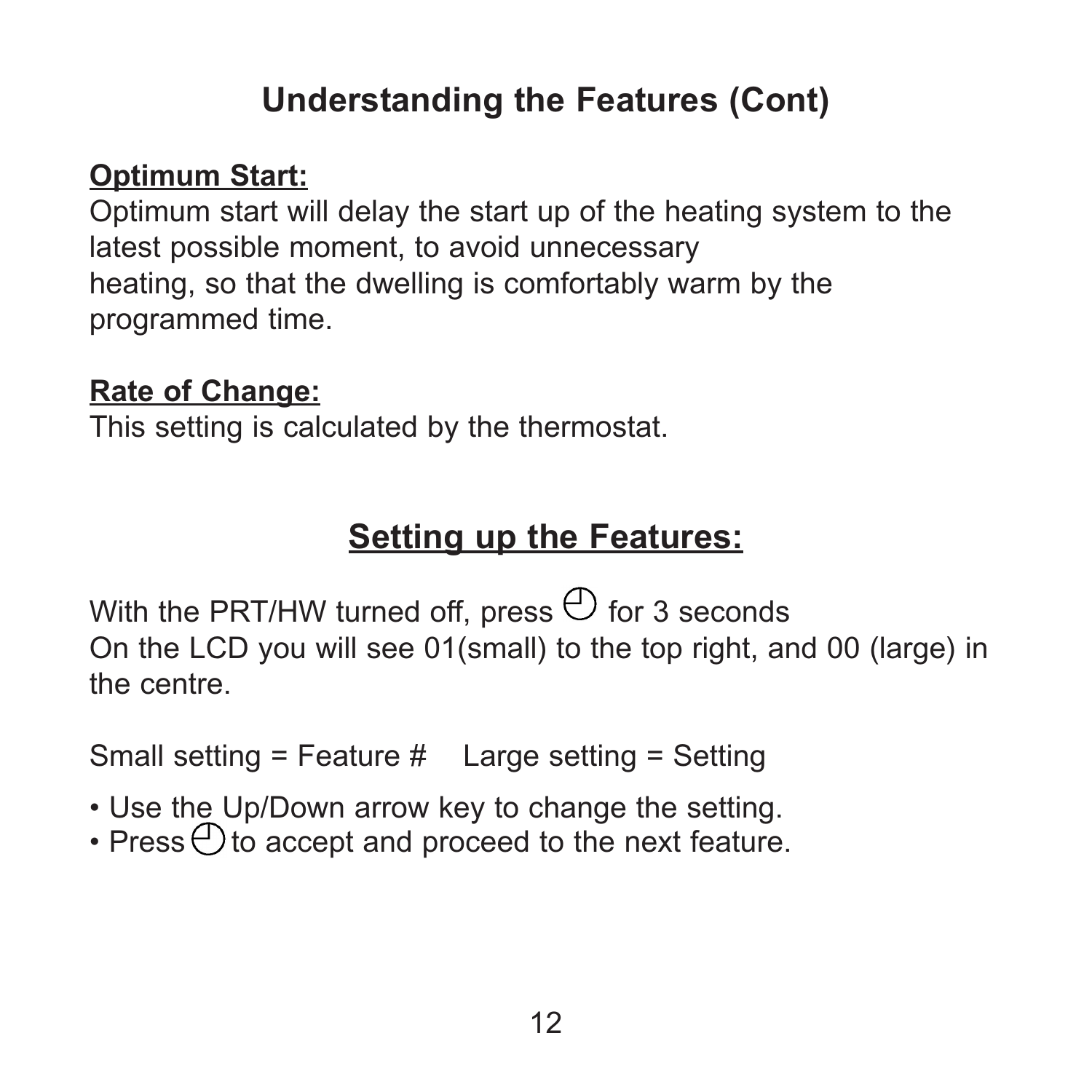|                    | <b>LCD Symbols</b>           |  |
|--------------------|------------------------------|--|
|                    | Clock Indicator              |  |
|                    | <b>Heat Active Indicator</b> |  |
|                    | Frost Mode On                |  |
|                    | Keylock On                   |  |
| Flashing           | Optimum Start Mode Active    |  |
|                    | <b>Hot Water Active</b>      |  |
| TIMER ON/TIMER OFF | Hot Water Timer Status       |  |
|                    |                              |  |
|                    |                              |  |
|                    |                              |  |
|                    |                              |  |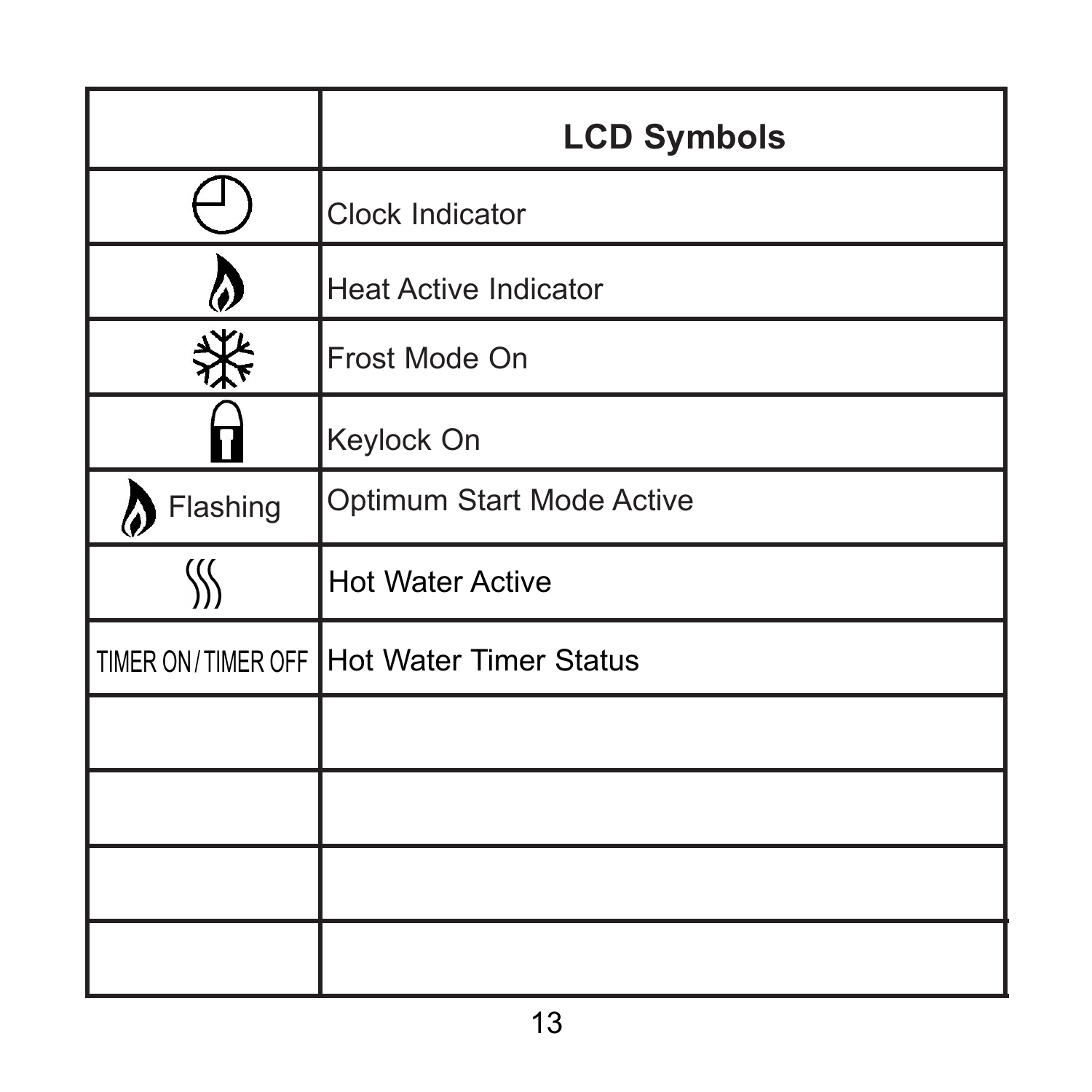#### **3. Button Layout**

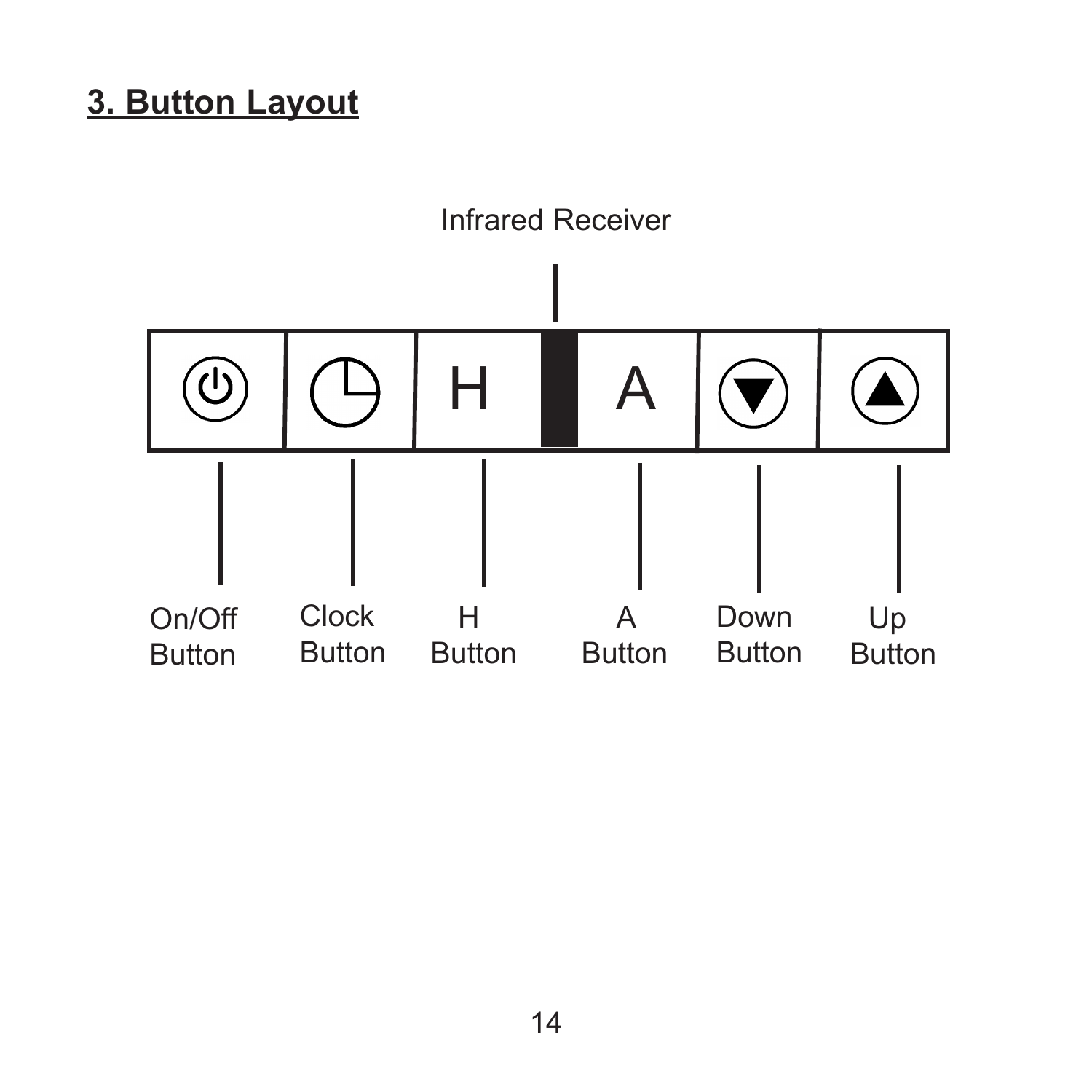## **Temperature Display**

Room Temp = Current room temperature

SET = Displayed when you are adjusting the temperature setting.

To set the clock within the PRT/HW, follow the steps below.

- With the thermostat turned on, press three times
- You are now able to set the minutes  $\binom{n}{1}$  the up/down keys
- Press H to accept
- You are now able to set the hours using the up/down keys
- Press H to accept
- You are now able to set the day of the week using the up/down keys
- Press A to store and exit

The clock is now set. The PRT/HW has a battery which maintains the clock on a power failure. All program settings are retained in flash memory for 10 years.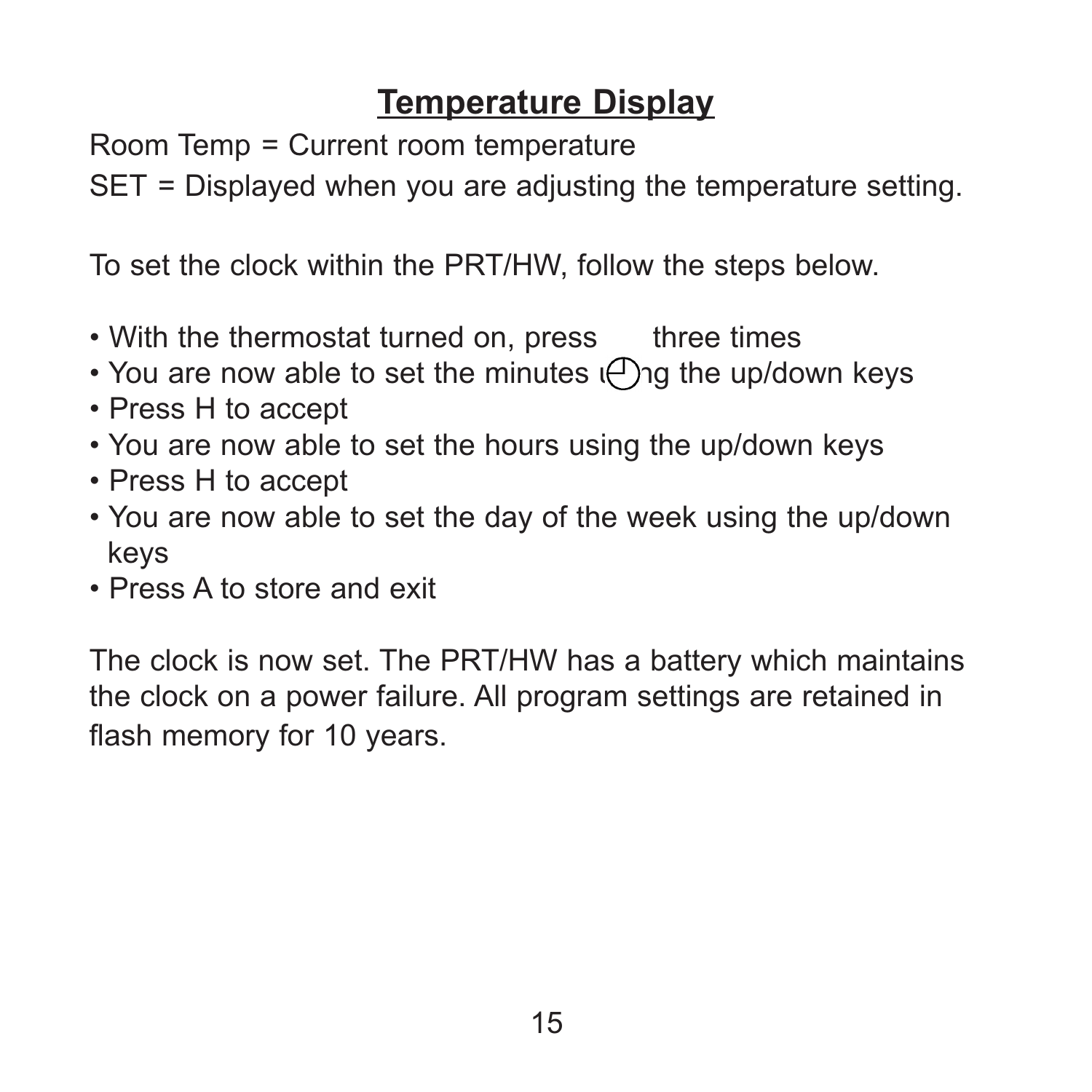## **Temperature Override**

Using the Up/Down arrow keys you can adjust the current set temperature. On the screen, you will see SET and the new temperature displayed.

This temperature will be maintained until the next programmed comfort level. Press A to accept and exit.

## **Hot Water Override**

Using the A button will switch the hot water status into the opposite mode. So, for example, if the hot water is currently timed to be off, pressing the A button will change the output to be on and the PRTHW will flash TIMER ON to illustrate the output has been overridden. The output will stay in this mode until the next programmed period.

## **Frost Mode**

By pressing the "H" button, the thermostat will switch into frost protection mode. You will see « year screen.

The frost protection temperature will now be maintained. To cancel press H. To change the frost temperature setting, see page 8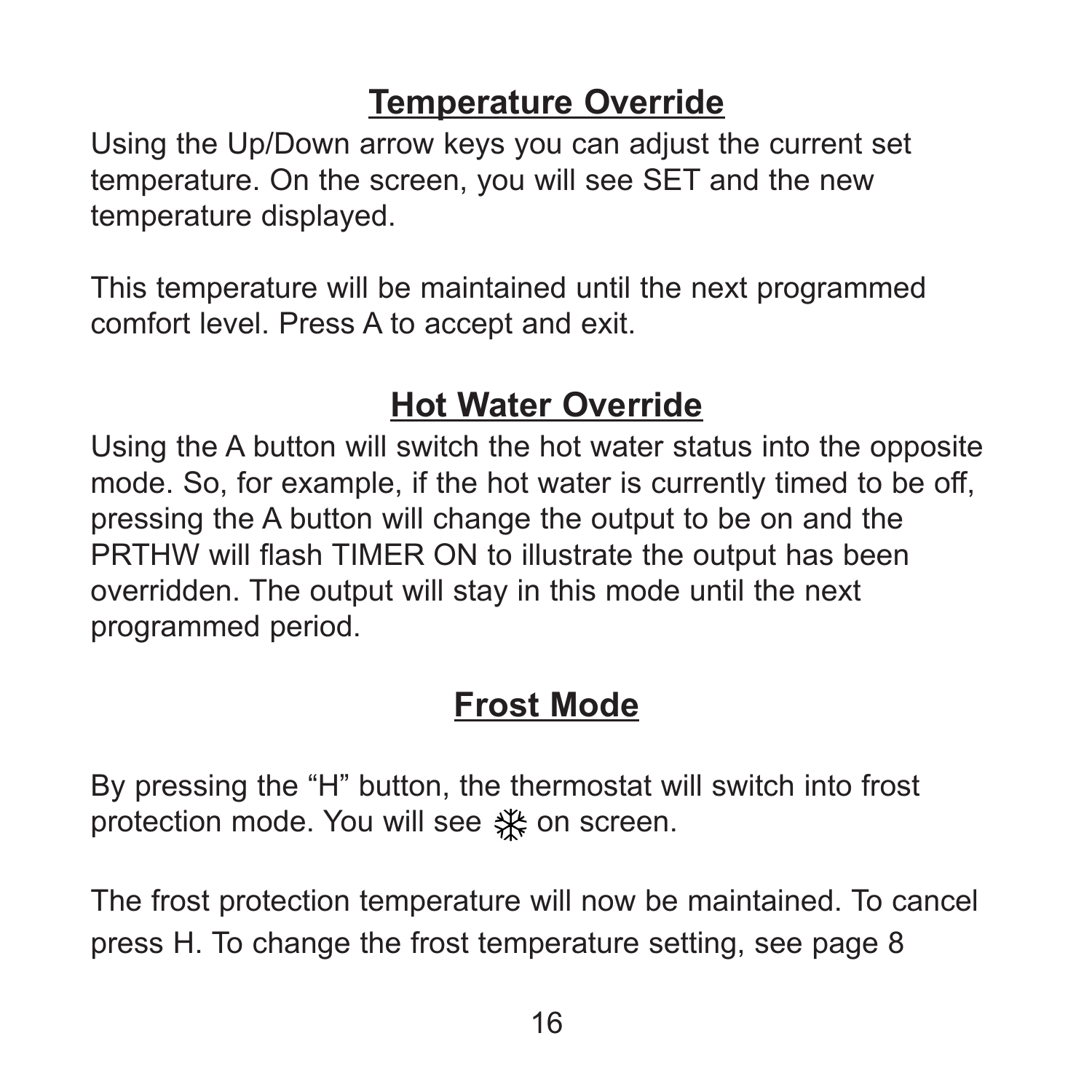#### **Setting the Comfort Levels**

The PRT/HW has 4 comfort levels for the weekday and 4 for the weekend. This method of control is not to have on/off times but to allow the occupant to set varying temperatures throughout the day.

For example; 08.00 - 21°C (Wake) 09.30 - 16°C (Go to work) 16.30 - 22°C (Return home) 23.00 - 17°C (Sleep)

If you only want to use 2 levels, you should program the unused levels to  $-$ 

You are now able to program the first comfort level for the weekday.

Follow these steps;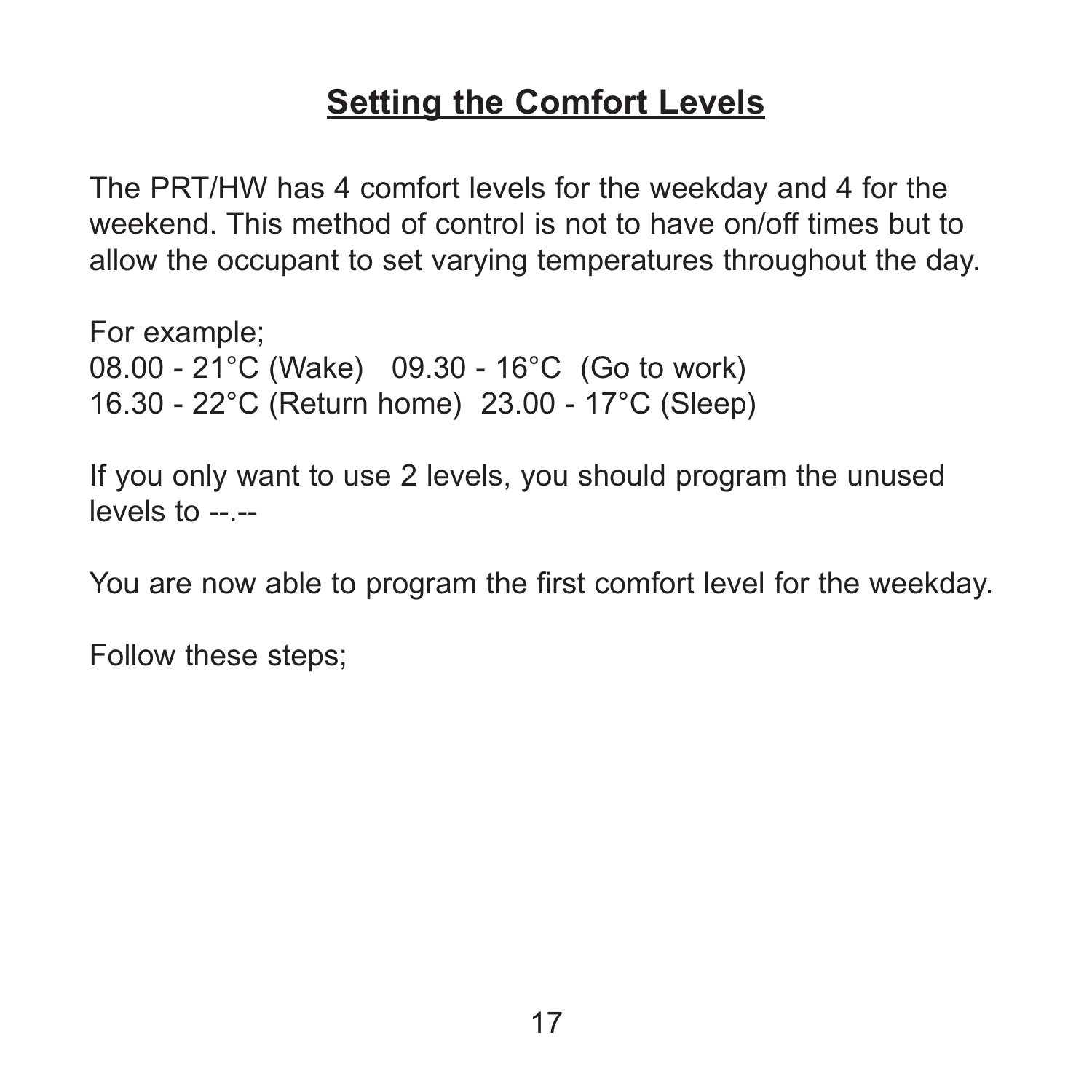- To begin programming the comfort levels, press  $\bigcap$  once. You will see Mo - Fr displayed.
- Use the Up/Down arrow keys to select the time for the 1st comfort level for the weekday.
- Press H to accept
- Enter the required temperature for the 1st comfort level.
- Repeat for comfort levels 2-4.
- You will now see Sa Su on the screen. Repeat for the comfort levels for the weekend.
- Press A to store and exit.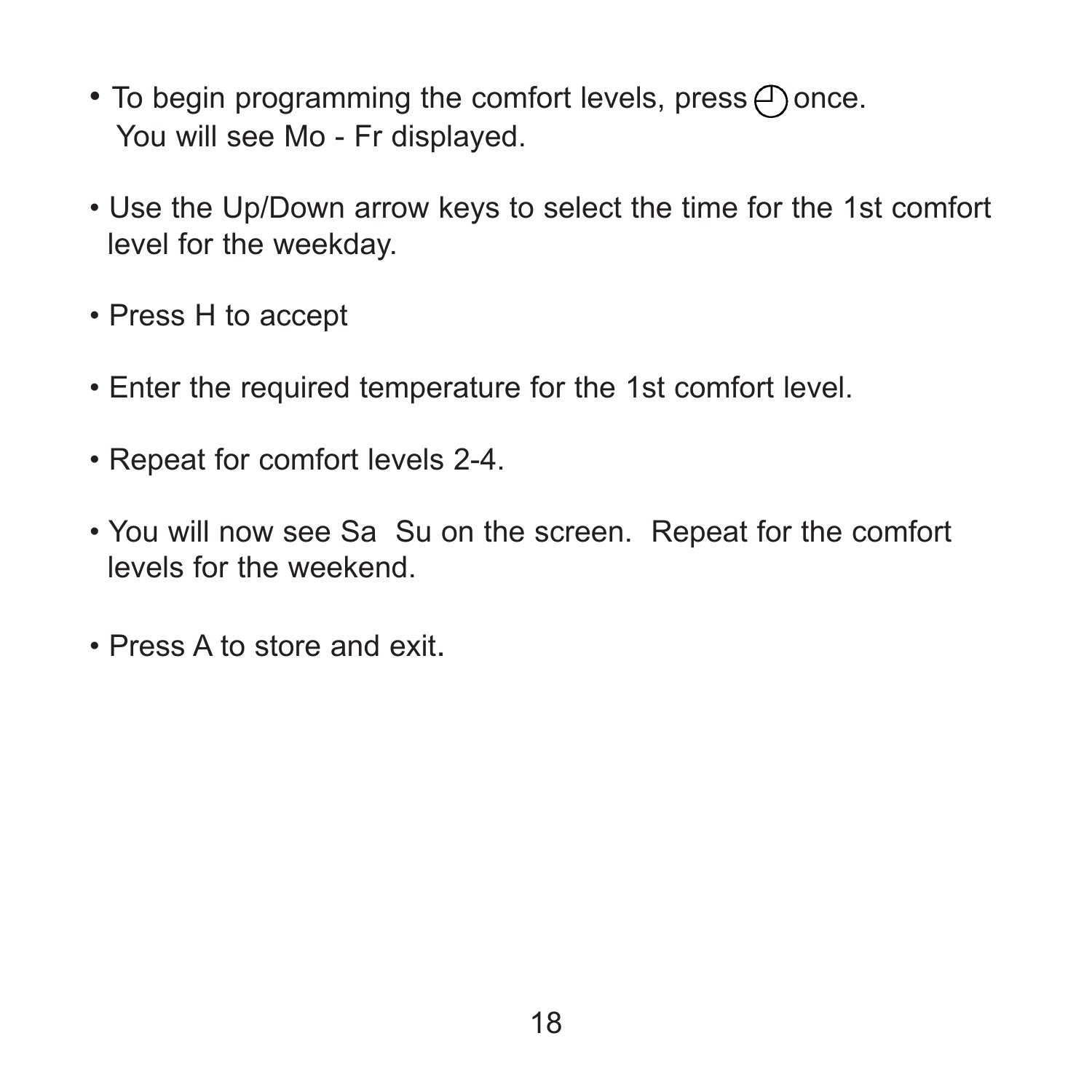#### **Setting Hot Water Levels**

- To begin programming the hot water levels, press  $\bigoplus$  twice. You will see Mo - Fr displayed.
- Use the Up/Down arrow keys to select the time for the 1st switching period for the weekday.
- Press H to accept
- Enter the end time for the 1st switching period
- Repeat for switching times 2-4.
- You will now see Sa Su on the screen. Repeat for the weekend switching times.
- Press A to store and exit.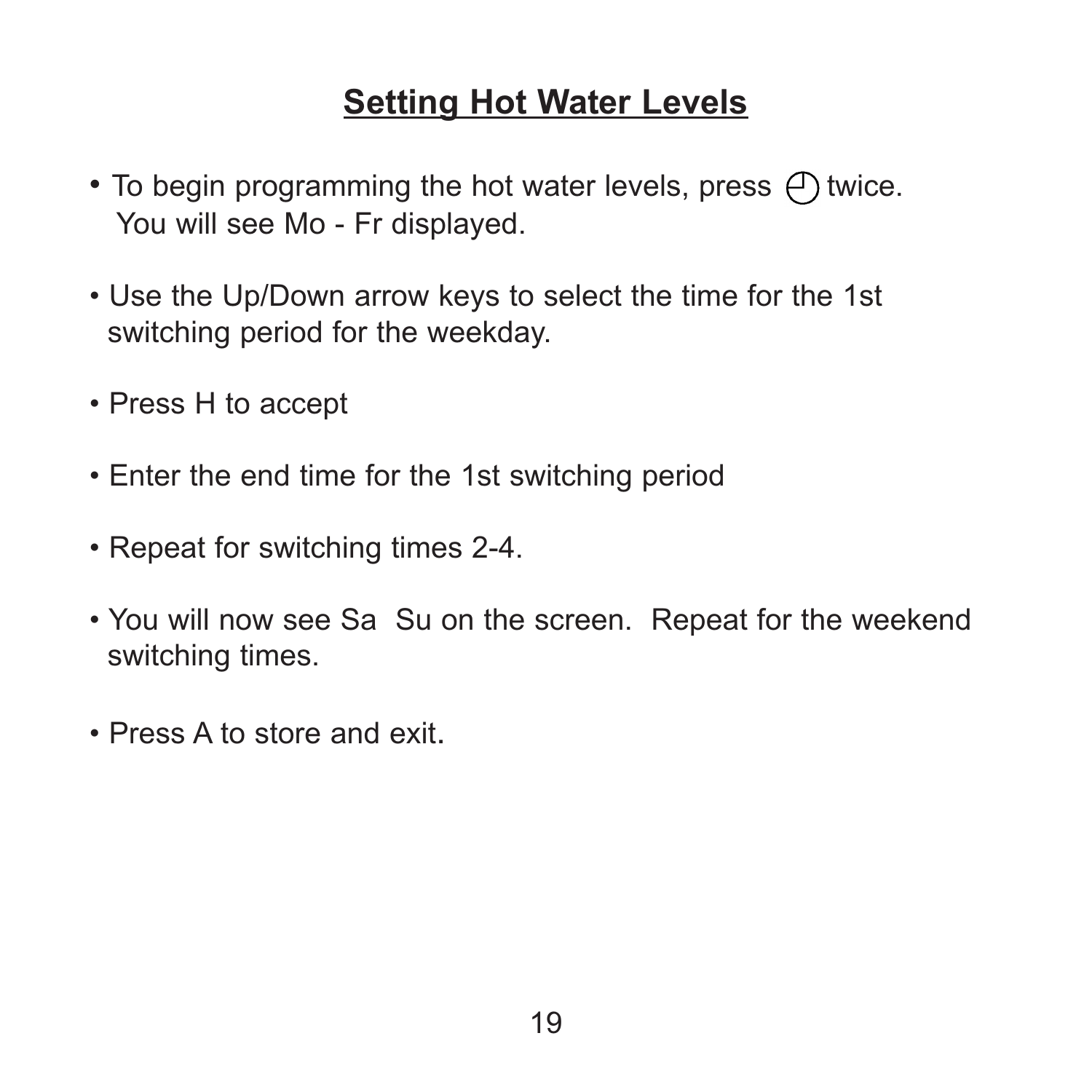## **Enabling Keylock**

The thermostat has a keylock facility. To enable this press the "A" and "Down" arrow key for 10 seconds.

When the keylock function has been activated, you will see on screen.

To cancel, repeat the steps above.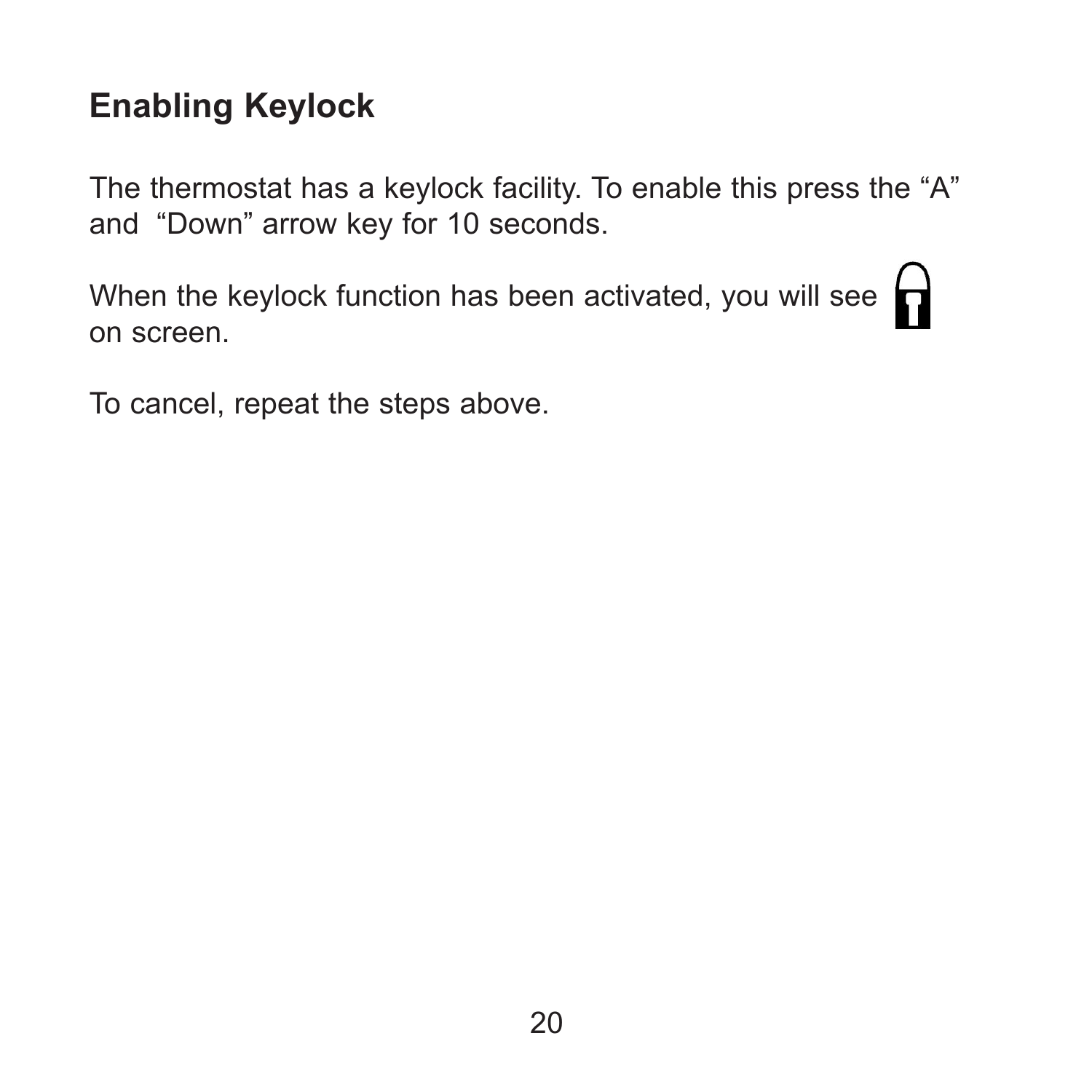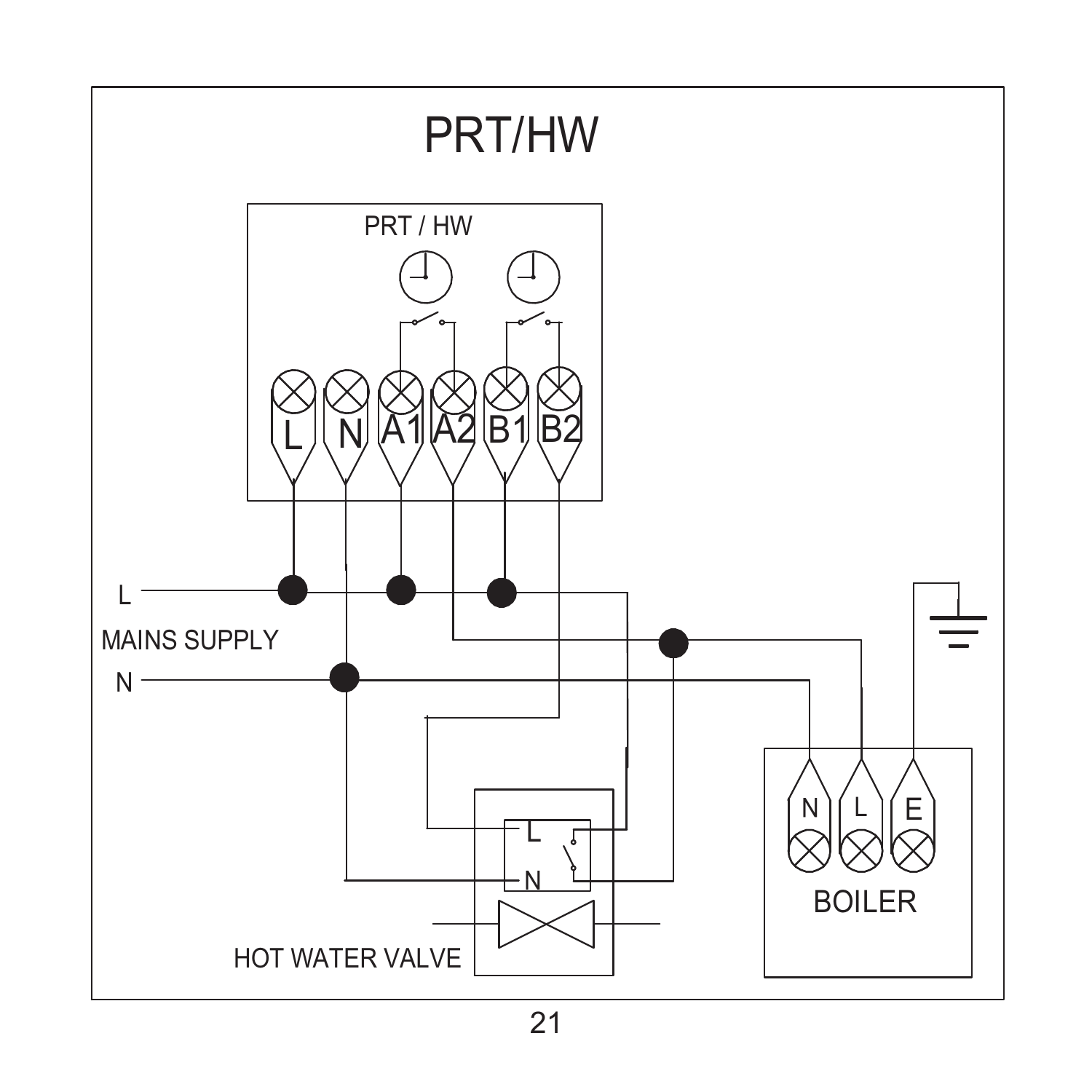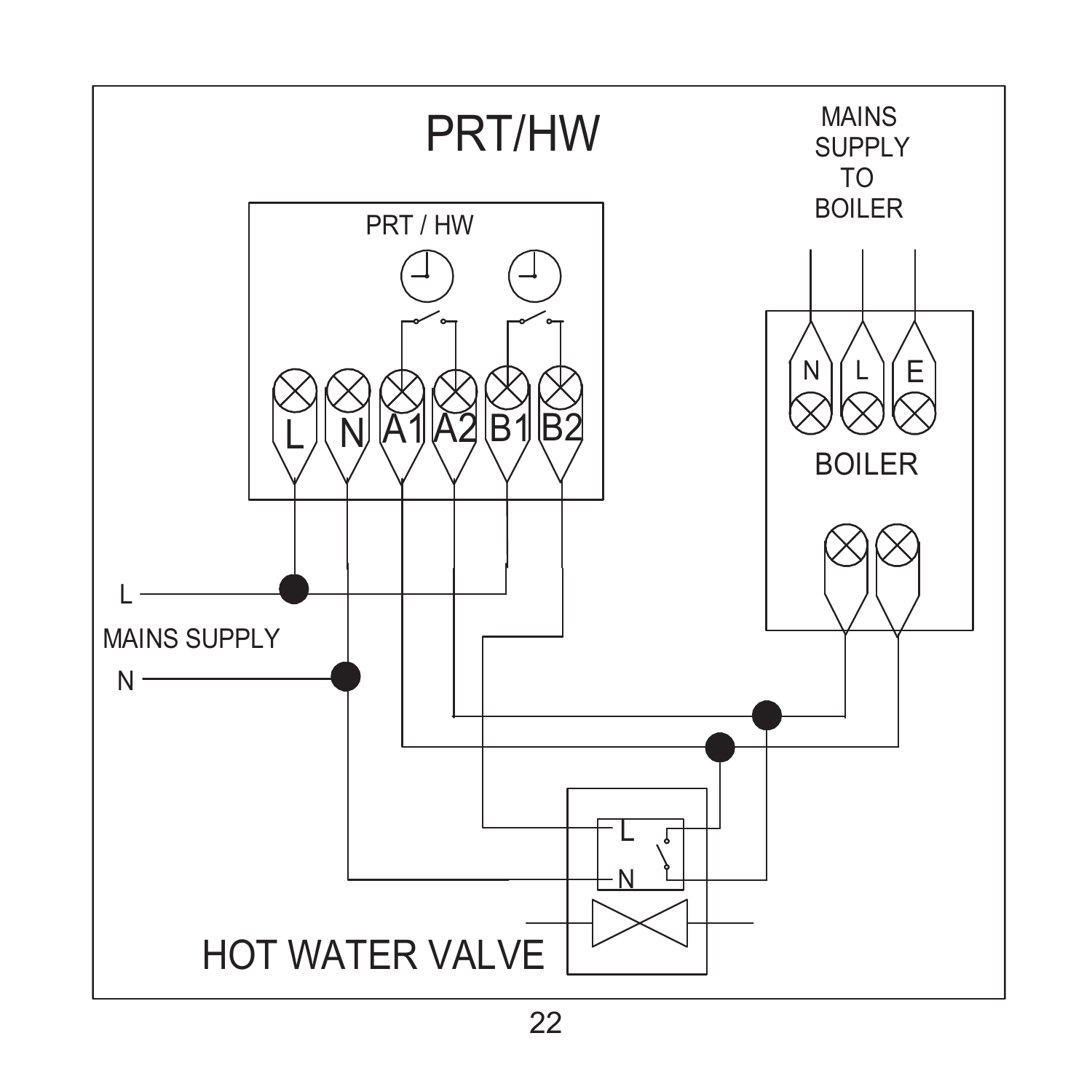

23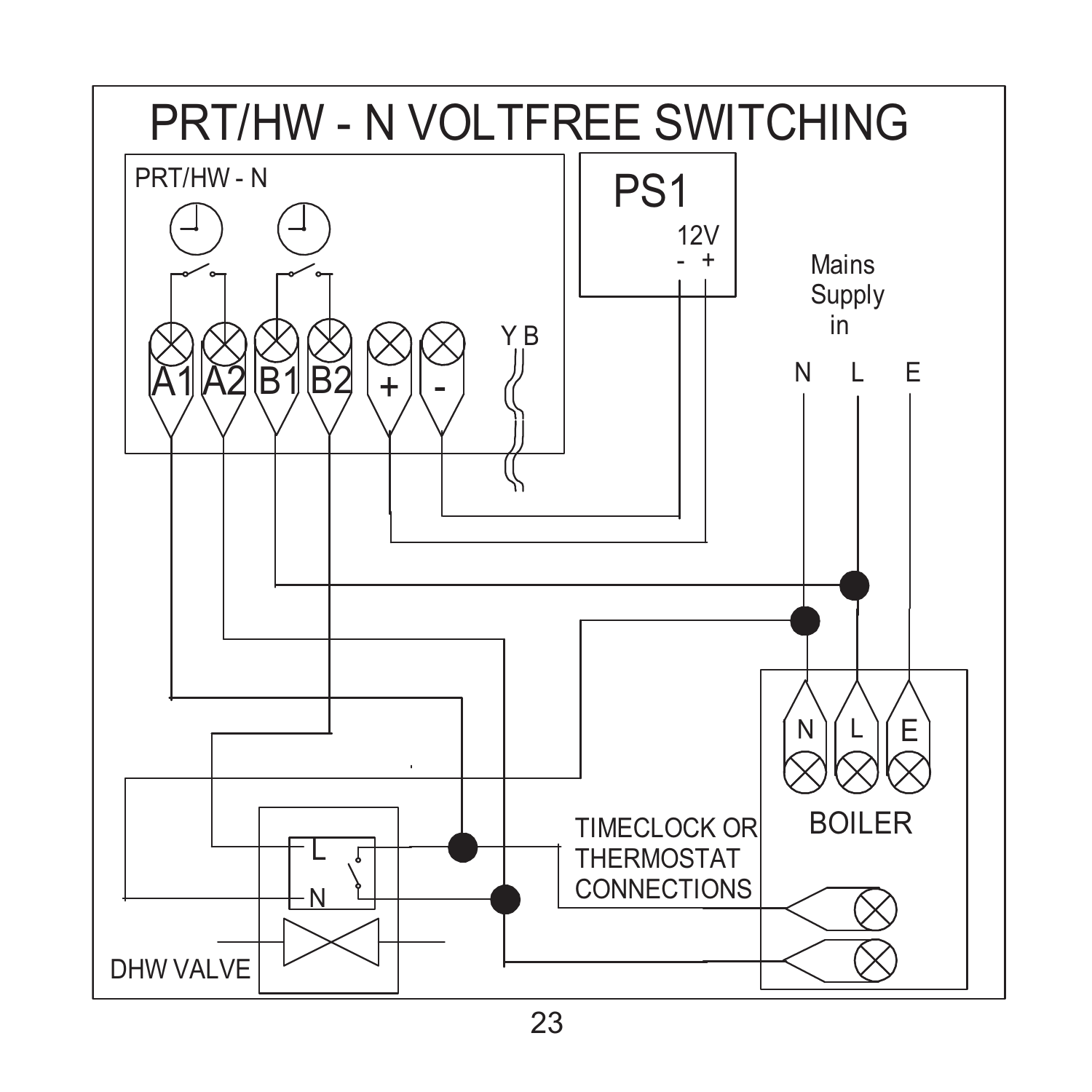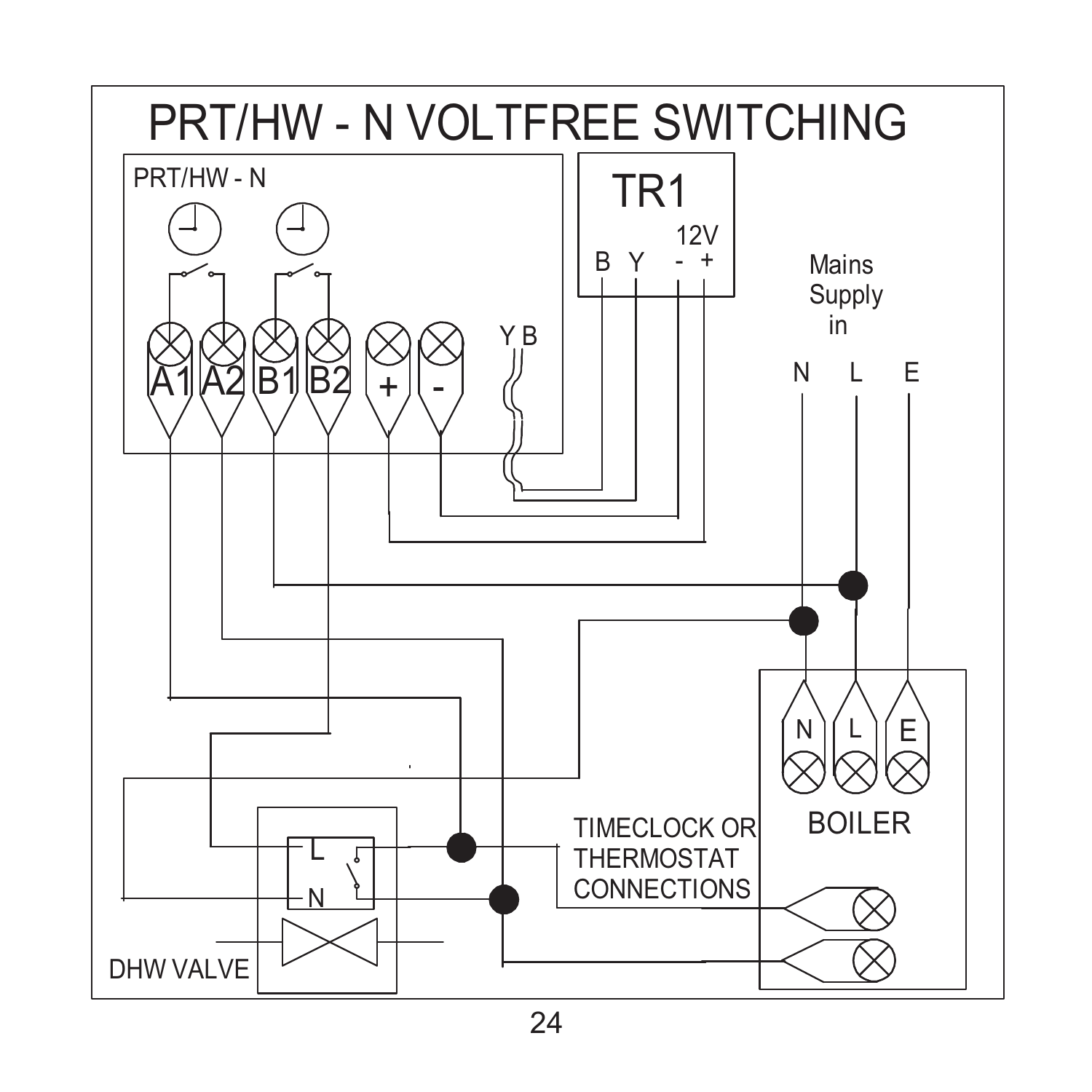Inside Back Cover this page will be blank